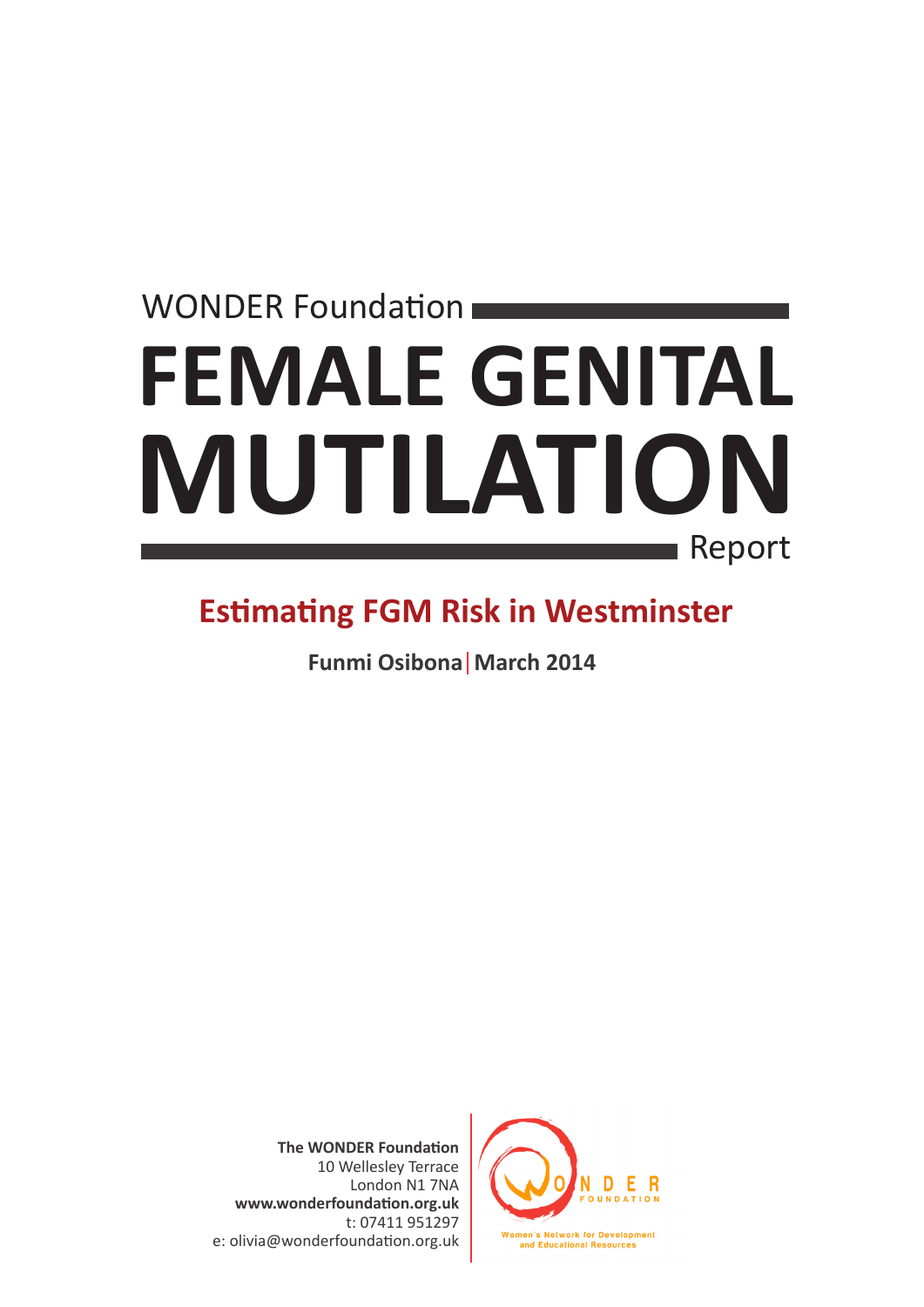#### INTRODUCTION **3**

| 1. BACKGROUND                         | 4 |
|---------------------------------------|---|
| 1.1 Definition                        | 4 |
| 1.2 Types of FGM                      | 4 |
| 1.3 Health Implications               | 5 |
| 1.4 Reasons Given For Practice of FGM | 5 |
| 1.5 Role of Religion                  | 5 |
| 1.6 Prevalence of FGM Worldwide       | 6 |
| 1.7 FGM in the UK                     | 6 |
| 1.8 Girls at Risk                     | 7 |
| 1.9 British Law on FGM                | 7 |
| 1.10 Current National Initiatives     |   |

### **Estimating FGM Prevalence in Westminster Among Girls Under 18**

| 1. INTRODUCTION                       | 8  |
|---------------------------------------|----|
|                                       |    |
| 2. METHODOLOGY                        | 9  |
| 2.1 Chosen Methodology                | 9  |
| 2.2 Comments on the Methodology       | 10 |
| 2.3 Limitations                       | 10 |
| 2.4 Steps                             | 11 |
| 3. RESULTS                            | 14 |
|                                       |    |
| 4. DISCUSSION                         | 17 |
|                                       |    |
| 5. CONCLUSIONS                        | 17 |
|                                       |    |
| 6. RECOMMENDATIONS AND FINAL COMMENTS | 18 |

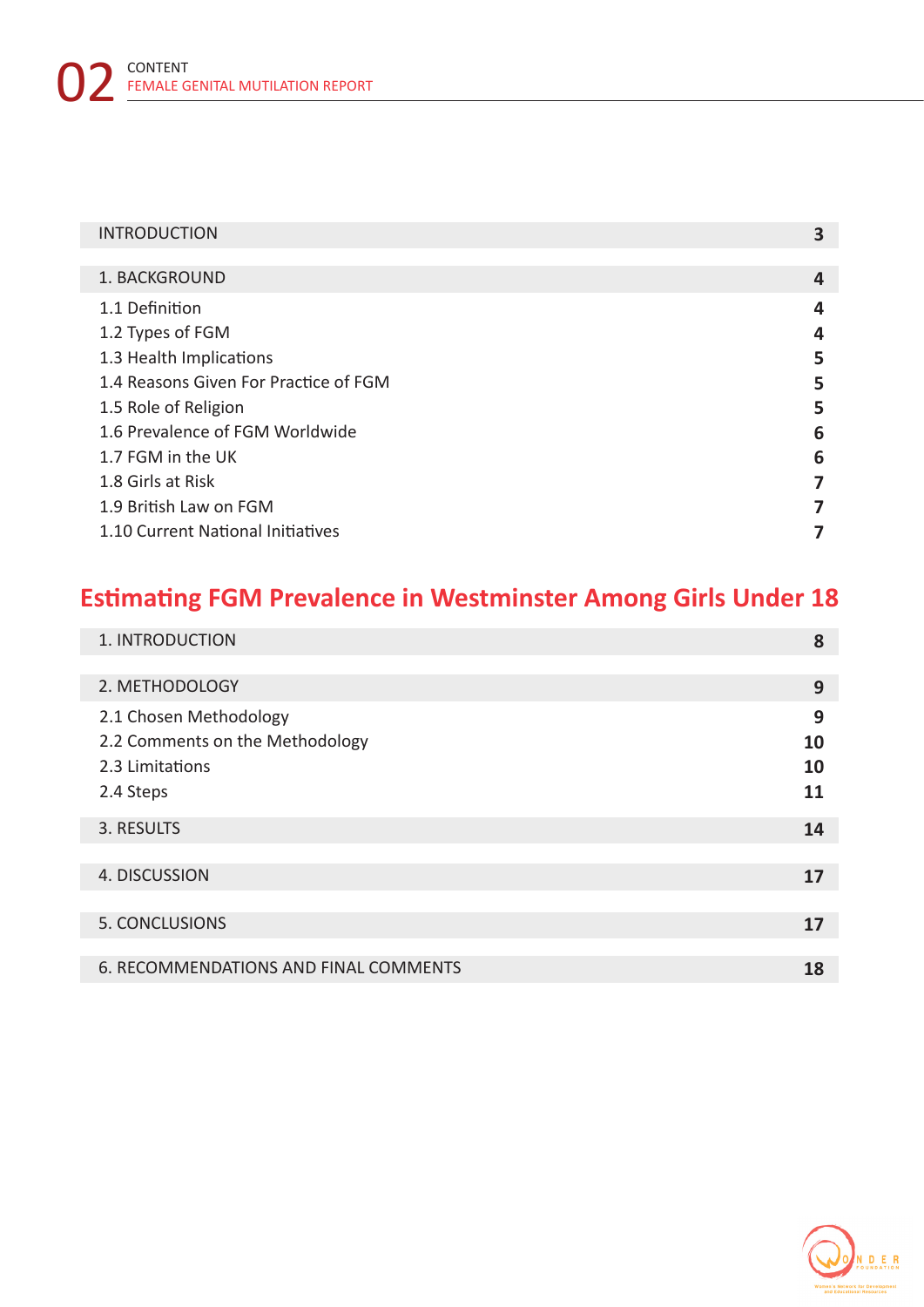### **INTRODUCTION**

Female genital mutilation is a human rights violation that is estimated to affect over 100-140 million women and girls around the world<sup>1</sup>. In recent years, the United Nations General Assembly and European Parliament have recognised the urgent need to address this issue, and thus passed resolutions to intensify efforts to end the practice.

Here in the UK, efforts have been made by government and local authorities to safeguard girls who may be at risk and provide services for those already affected. In 2007, a groundbreaking study funded by the Department of Health revealed that 16,000 girls under the age of 16 were at risk of the practice in England and Wales alone<sup>2</sup>. However, this report failed to break down the estimates of FGM prevalence into regions and is based on 2001 census figures, making these estimates out of date. More recent studies that take into account a rise in immigration from FGM practising countries, argue that the number of young girls at risk of FGM today may be as high as 65,000<sup>3</sup>. Yet, despite new research and government efforts, there is still growing concern that not enough is being done. The Intercollegiate<sup>4</sup> report on FGM, published in November 2012 states that 'At the local level, FGM is still not fully integrated into the child protection system and girls at risk of FGM are not receiving adequate protection from harm.'<sup>5</sup>

WONDER understands the essential role that local research plays in the fight against FGM. It is a practice that is best tackled from the grassroots up and through initiatives co-produced by affected communities. Teachers, health workers and other professionals responsible for safeguarding children need to be able to adequately identify girls who may be at risk. We have produced this report to help frontline professionals and policy-makers in the

City of Westminster to better identify and safeguard those at risk of FGM through a better understanding of the extent of risk. We hope that this report will instigate the change necessary to end FGM and encourage other local authorities and councils to conduct research into the prevalence of FGM in their local area. To this end, we invite critique of the methodology used so that it can be refined and used as a tool by other areas wishing to assess local FGM risk.

Note on language: Female Genital Mutilation, FGM, Female circumcision and cutting are all words used to describe FGM. Different communities tend towards using different words. Female Genital Mutilation, or its abbreviation, FGM, is our preference, reflecting most accurately the reality of the practice. However, we have not used it exclusively and recognise that some communities where FGM takes place find it uncomfortable to use and prefer the term 'cutting'.

WONDER's mission is to improve the all-round wellbeing of vulnerable communities worldwide, through increased access to education, healthcare and economic and personal development tools. We work with partners in the UK and internationally to create change in afflicted communities and help lift them out of poverty. We have a particular focus on projects that help women and their families and sharing knowledge on the issues that affect them.

#### Acknowledgements

We would like to thank the following, amongst others, for their contributions to this report: Westminster City Council, Dr Richard Adams, Manuela

Balliet, Councillor Iain Bott, Andrea Burgui, Sophie Fleming, Dr Raheal Gabrasadig, Carmen Gonzalez, Olivia Rathbone, Peter Smith, Seday Yegebriel.

<sup>5</sup> RCM, RCN, RCOG, Equality Now, UNITE (2013) *Tackling FGM in the UK: Intercollegiate Recommendations for identifying, recording, and reporting.* ( London: Royal College of Midwives)



<sup>1</sup> FORWARD, (2007) *A Statistical Study to Estimate the Prevalence of Female Genital Mutilation in England and Wales. London: Summary Report*, (London: FORWARD)

<sup>2</sup> FORWARD, (2007) *A Statistical Study to Estimate the Prevalence of Female Genital Mutilation in England and Wales. London: Summary Report*, (London: FORWARD)

<sup>3</sup> Bindle. J,(2014) *An Unpunished Crime: The lack of prosecutions for female genital mutilation in the UK*, (London: The New Culture Forum)

<sup>&</sup>lt;sup>4</sup> A coalition of The Royal College of Midwives, The Royal College of Nursing, The Royal College of Obstetricians and Gynaecologists , Equality Now and other trade unions.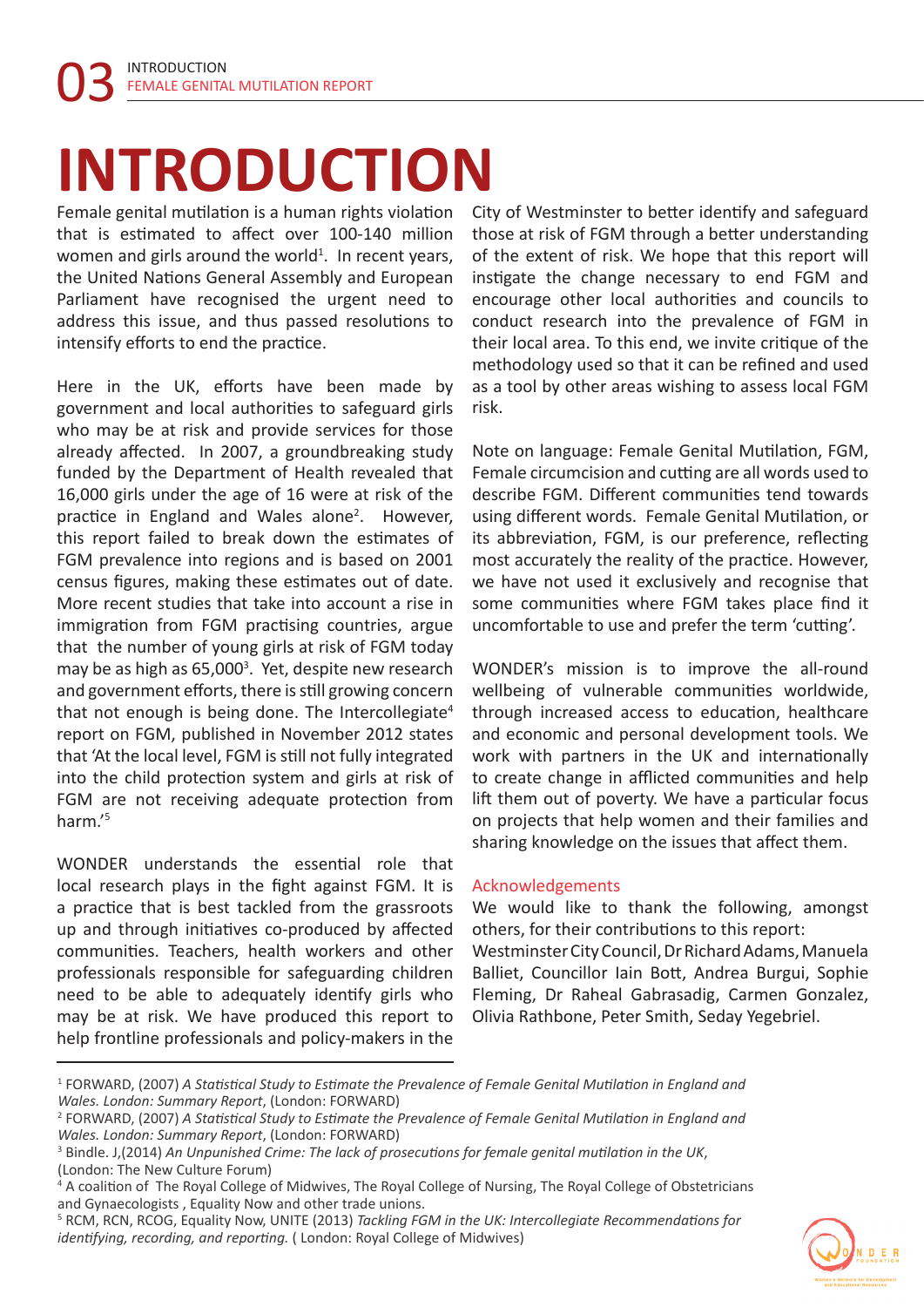### **BACKGROUND**

#### **1.1 Definition**

Female genital mutilation (FGM) also referred to as female genital cutting, is defined by the World Health Organisation as:

*'All procedures that involve partial or total removal of the external genitalia, or the injury to the female genital organs for non – medical reasons'.*<sup>6</sup>

FGM has been recognised by the United Nations as a human rights violation that causes serious physical and psychological harm to women and girls.

The procedure can also potentially deny women of sexual enjoyment and reproductive health.

| <b>TYPE</b> | <b>TYPE</b>         | <b>DESCRIPTION</b>                                                                                                                                                                            |
|-------------|---------------------|-----------------------------------------------------------------------------------------------------------------------------------------------------------------------------------------------|
| Type 1      | Clitoridectomy      | The partial or total removal of the<br>clitoris or the prepuce (the fold of skin<br>surrounding the clitoris).                                                                                |
| Type 2      | <b>Excision</b>     | The partial or total removal of the<br>clitoris and the labia minora (lips<br>surrounding the vagina), with or without<br>the excision of the labia majora.                                   |
| Type 3      | <b>Infibulation</b> | The narrowing of the vaginal opening by<br>creating a covering seal. This is formed<br>by cutting and repositioning the inner,<br>or outer, labia with or without removal<br>of the clitoris. |
| Type 4      | <b>Other</b>        | All other harmful procedures to the<br>female genitalia for non-medical<br>purposes, e.g. pricking, piercing,<br>incising, scraping and cauterizing the<br>genital area.                      |

<sup>6</sup> UNICEF(2013) *Female Genital Mutilation/Cutting: A statistical overview and exploration of the dynamics of change*, (New York: UNICEF)

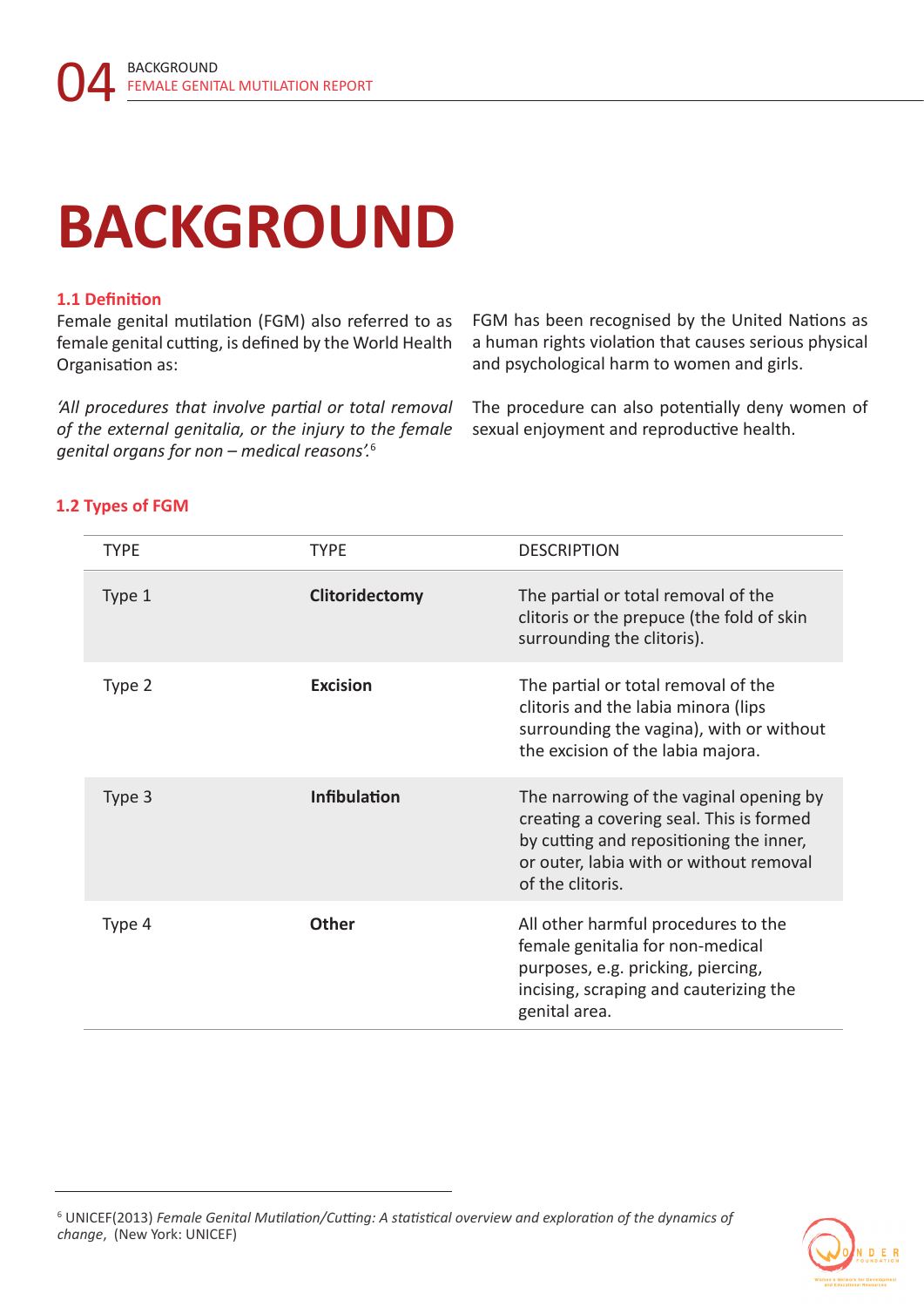#### **1.3 Health Implications**

FGM comes with a long list of serious, harmful, physical and psychological consequences listed below:

| <b>PHYSICAL</b>                                            | PSYCHOLOGICAL                  |
|------------------------------------------------------------|--------------------------------|
| Extensive bleeding when a girl is first cut<br>Severe pain | Low libido<br>Depression       |
| Wound and urine infections                                 | Post traumatic stress          |
| Chronic vaginal pains                                      | <b>Flashbacks</b>              |
| Difficultly urinating and menstruating                     | Substance misuse and self harm |
| Pregnancy complications                                    | Anxiety                        |
| Childbirth death                                           | Sexual dysfunction             |
| Infertility                                                |                                |

#### **1.4 Reasons Given For the Practice of FGM**

Justifications for FGM differ across communities, cultures and countries. However, the most common reason is a shared desire to maintain longstanding traditional practices. In Cote d'Ivoire, Eritrea and Sudan, close to 70% of women claim that 'tradition and custom' are the most compelling justifications for the continuation of the practice.<sup>7</sup>

Other cultures believe that FGM reduces a woman's libido making her less promiscuous thereby limiting

#### **1.5 Role of Religion**

FGM is practiced by Christian and Muslim groups and also by those practising traditional beliefs. UNICEF'S Global FGM Statistical Report found that religion can help explain FGM distribution in many countries, but this relationship is not consistent.

For example, in Benin, Cote d'Ivoire, Ethiopia, Ghana, Kenya and Senegal Muslim groups were more likely the chances of her committing adultery. This belief is particularly harmful in communities where it has become a societal norm, making it extremely difficult for women who have not been cut to get married.

In some African countries, FGM is more of a rite of passage for girls who are coming of age, and in many countries where FGM prevalence is above 70%, women believe it to be required by religion.<sup>8</sup>

to practice FGM than Christian groups; however, in Niger, Nigeria and Tanzania the prevalence of FGM was greater among Christian groups.

In other countries where religion data was available, UNICEF found that there was no significant relationship between FGM and Christian or Muslim belief.<sup>9</sup>

<sup>9</sup> UNICEF(2005) *Female Genital Mutilation/Cutting: A Statistical Exploration* (New York: UNICEF)



<sup>7</sup> UNICEF(2013) *Female Genital Mutilation/Cutting: A statistical overview and exploration of the dynamics of change,* (New York: UNICEF) 8

UNICEF(2013) *Female Genital Mutilation/Cutting: A statistical overview and exploration of the dynamics of change,* (New York: UNICEF)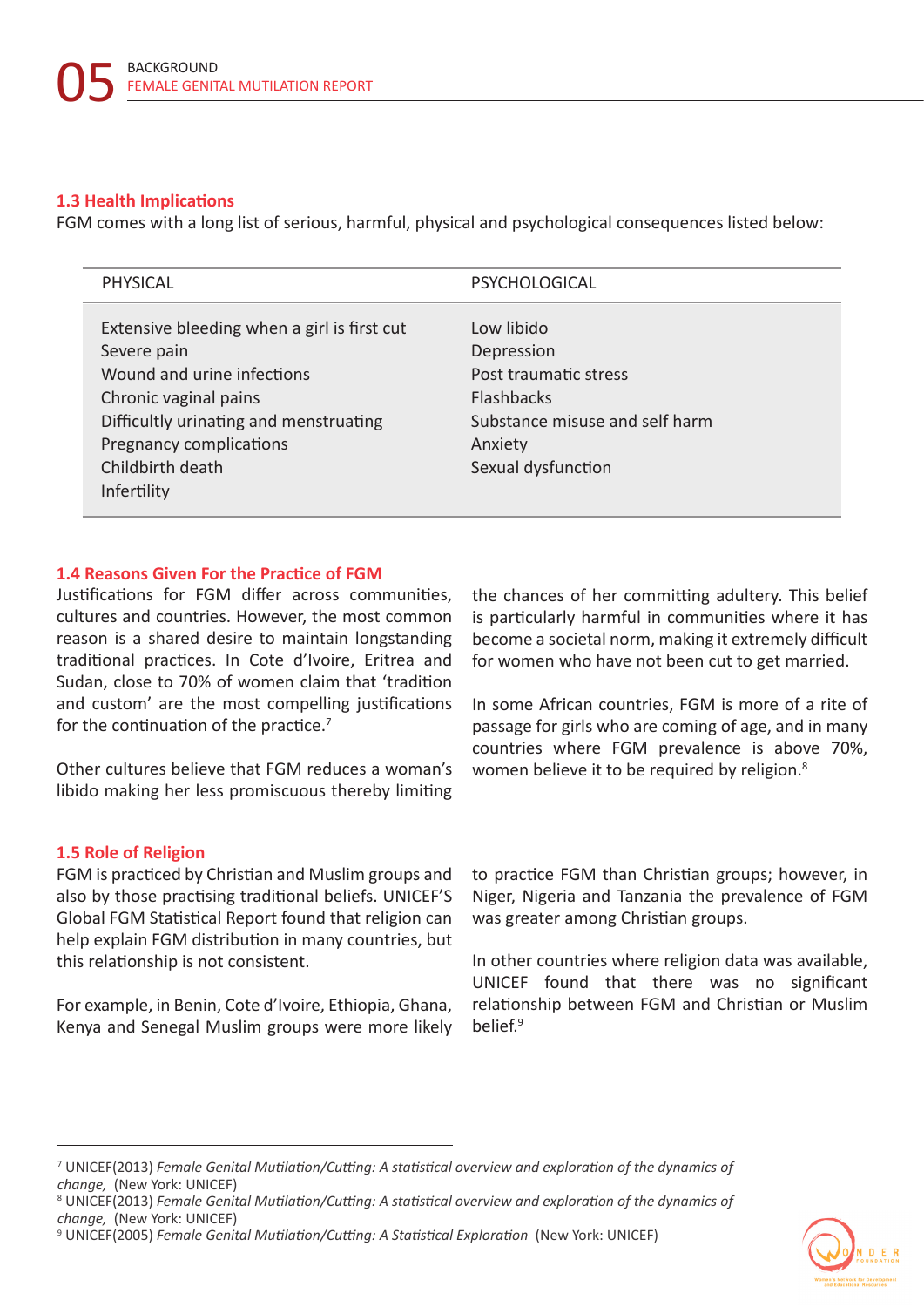#### **1.6 Prevalence of FGM Worldwide**

FGM takes place throughout the world. It is estimated that between 100 -140 million women and girls alive today have experienced the practice in one form or another.

The majority of FGM takes place in 28 African countries, but is more concentrated in the horn of Africa where nearly all women have undergone the procedure. This includes countries such as Sudan, Ethiopia, Eritrea and Egypt. FGM is also known to be practiced among some Muslim populations in parts of Malaysia, Pakistan, Indonesia, the Philippines and Iraq.

In more recent years, there has been an increase in immigration from communities where FGM is practised and as a result Western Europe, North America, Australia and New Zealand have been added to the list of regions where women are now at risk of FGM.



#### Figure 1: Estimated rates of FGM across Africa and the Middle East

#### **1.7 FGM in the UK**

In 2007, the Foundation for Women's Health, Research and Development (FORWARD) published a seminal report which estimated that 66,000 women resident in England and Wales in 2001 had undergone FGM and 20,000 girls under the age of 15 were at risk of FGM.

It also suggested that 16,000 girls under the age of 8

are at high risk of the most severe type.<sup>10</sup>

British born girls are at risk of being cut both in the UK and abroad in their country of origin. Girls whose parents originate from an FGM practicing country are most vulnerable during the summer holidays when they can be taken abroad to be cut, leaving enough time to heal before returning to school.<sup>11</sup>



<sup>10</sup> FORWARD, (2007) *A Statistical Study to Estimate the Prevalence of Female Genital Mutilation in England and Wales. London: Summary Report*, (London: FORWARD)

<sup>11</sup> HM Government(2011) *Multi- Agency Practice Guidelines: Female Genital Mutilation* (London: HM Government)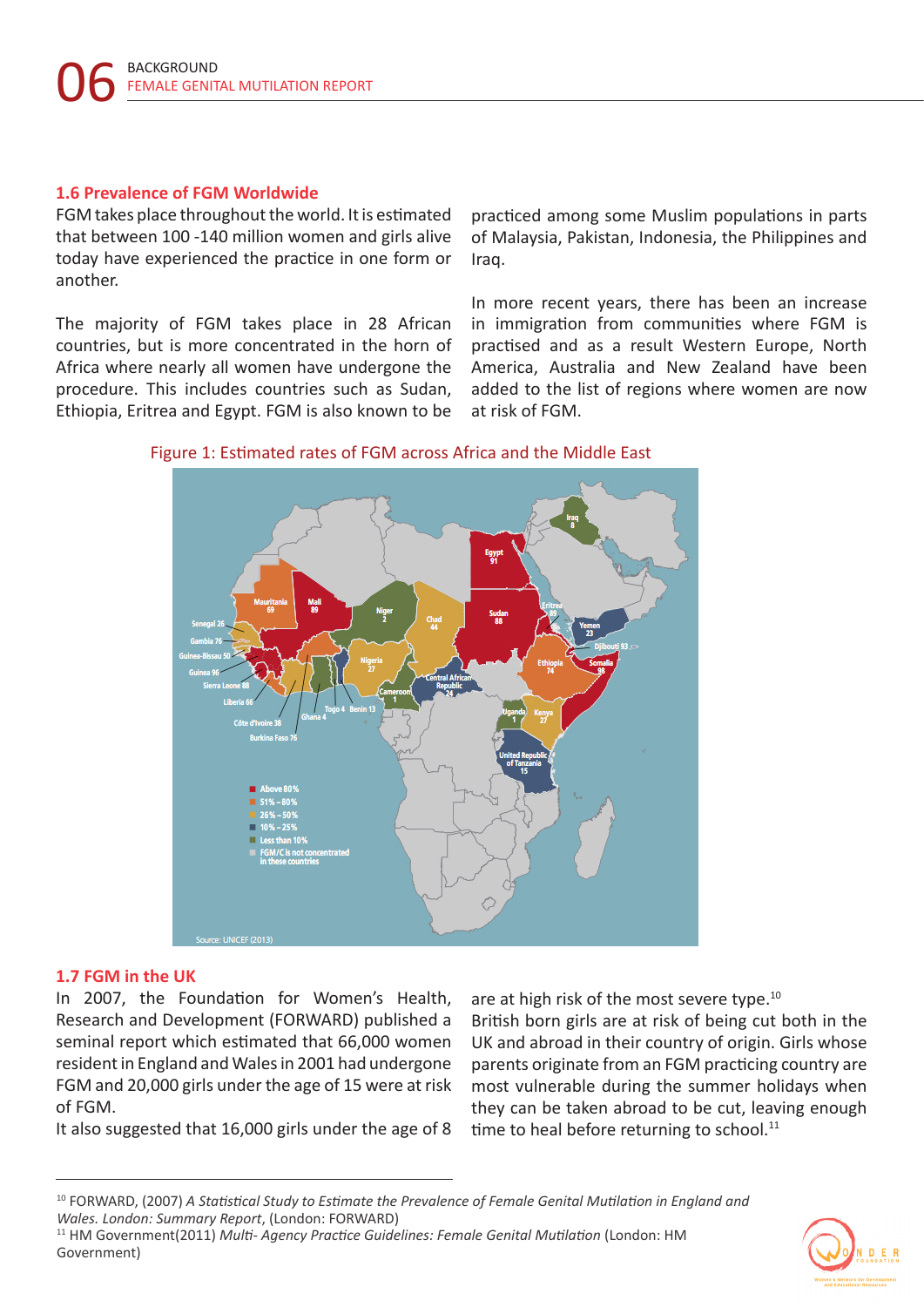#### **1.8 Girls at Risk**

- Tend to be between the ages of 5 and 9
- Tend to have mothers who have undergone FGM
- Tend to live in areas with large populations of FGM practising communities<sup>12</sup>

#### **1.9 British Law on FGM**

The practice of FGM has been illegal in the UK since the introduction of the Female Circumcision Act in 1985. In 2003, the Female Genital Mutilation Act was introduced to solve the issue of extraterritoriality, making the act of taking girls from the UK to be circumcised abroad illegal.<sup>13</sup>

It also increased the penalty of aiding, abetting or counselling to procure FGM to 14 years  $imprisonment<sup>14</sup>$ . In addition, a specialist anti -FGM unit was established by the Metropolitan Police Service's Child Abuse Investigation Command (SCD5)

#### **1.10 Current National Initiatives**

In 2011, the government published the Multi-Agency Practice Guidelines on FGM, which provides support to all front-line professionals that have a responsibility to safeguard children and adults from FGM-related abuses. This guideline is part of a larger scheme to eradicate all violence against women and girls across the country.<sup>17</sup>

In 2012, the Home Office piloted a pocket sized booklet explaining the law on FGM and potential criminal penalties which was reviewed in 2013.18 In June 2013, the NSPCC launched a national FGM

to help implement the FGM Act (2003) and raise FGM awareness. It consists of one officer who works three days a week and one detective sergeant.<sup>15</sup>

In 2008-9 there were 46 FGM investigations undertaken by the police.

This increased to 58 in 2009-10. To date, there have been no successful prosecutions in the United Kingdom for FGM although three doctors have been found guilty of serious professional misconduct before the General Medical Council and were subsequently struck off.<sup>16</sup>

helpline to help children at risk as well as offer advice to concerned professionals or members of the public. In just over three months, the helpline received 102 FGM enquiries which have led to 38 police referrals so far.<sup>19</sup>

In March 2013, the Department for International Development (DFID) launched a programme to tackle FGM in Africa. With a budget of £35 million, DFID will work with communities in over 15 countries with the goal of reducing FGM by 30% over a 5 year period.20

<sup>17</sup> HM Government(2011) *Multi- Agency Practice Guidelines: Female Genital Mutilation* (London: Home Office) <sup>18</sup> HM Government (2012) Statement Opposing Female Genital Mutilation, available from: www.gov.uk/

government/publications/statement-opposing-female-genital-mutilation accessed (18/2/14) <sup>19</sup> NSPCC (2013) *FGM Helpline Launched*, Press Release. NSPCC.

<sup>20</sup> DFID(2013) UK To Help End Female Genital Mutilation available from www.gov.uk/government/collections/ female-genital-mutilation accessed (18/2/14)



<sup>12</sup> HM Government(2011) *Multi- Agency Practice Guidelines: Female Genital Mutilation* ( London: HM Government)

 $13$  Metropolitan Police Authority (2010) Female Genital Mutilation – MPS Project Azure, available from: http:// www.policeauthority.org/Metropolitan/committees/cep/2010/101104/08/index.html accessed(6/1/14)

<sup>14</sup> Crown Prosecution Service (2012 ) Action Plan on FGM, available from: http://www.cps.gov.uk/news/latest\_ news/cps\_decision\_on\_female\_genital\_mutilation\_case/ accessed (6/1/14)

<sup>15</sup> Metropolitan Police(2011) Freedom of Information Request Disclosure, available from http://www.met. police.uk/foi/pdfs/disclosure\_2011/may/2011050001449.pdf accessed (6/1/14)

<sup>&</sup>lt;sup>16</sup> Metropolitan Police Authority (2010) Female Genital Mutilation – MPS Project Azure, available from: http:// www.policeauthority.org/Metropolitan/committees/cep/2010/101104/08/index.html accessed(6/1/14)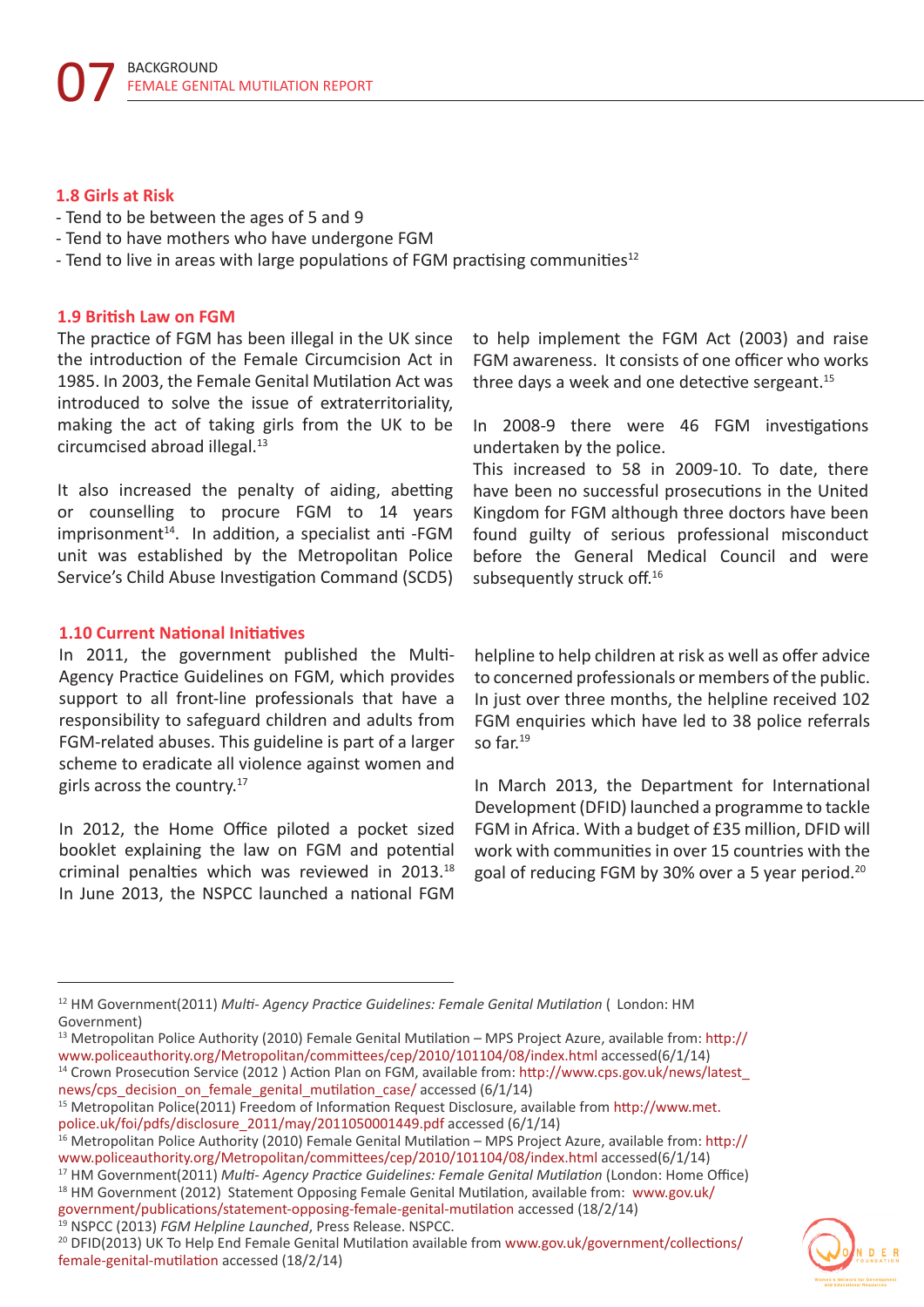# **Estimating FGM Prevalence in Westminster Among Girls Under 18**

### **INTRODUCTION**

FGM is a heavily under-reported issue, which makes obtaining data on both the national and local level difficult. Although FORWARD's report estimated that over 20,000 girls are at risk of FGM in England and Wales, these figures were not broken down by region<sup>21</sup>. However it is safe to assume that the prevalence of FGM is likely to be higher in areas with large populations of FGM practising communities.

The City of Westminster is one of such areas and like many other London boroughs, has an incredibly diverse and large population of people. With an estimated 66,000 women and girls affected by FGM across the country, services need to be provided to not only care for those who have already undergone FGM, but also protect those 'at risk' of the procedure<sup>22</sup>.

In order for local services to be planned and delivered, a more local, reliable and detailed estimation of need must be provided. For this reason, this section of the report will estimate the number of girls under the age of 18 at risk of FGM in the City of Westminster.

<sup>22</sup> FORWARD, (2007) A Statistical Study to Estimate the Prevalence of Female Genital Mutilation in England and Wales. London: Summary Report, (London: FORWARD)



<sup>&</sup>lt;sup>21</sup> FORWARD, (2007) A Statistical Study to Estimate the Prevalence of Female Genital Mutilation in England and Wales. London: Summary Report, (London: FORWARD)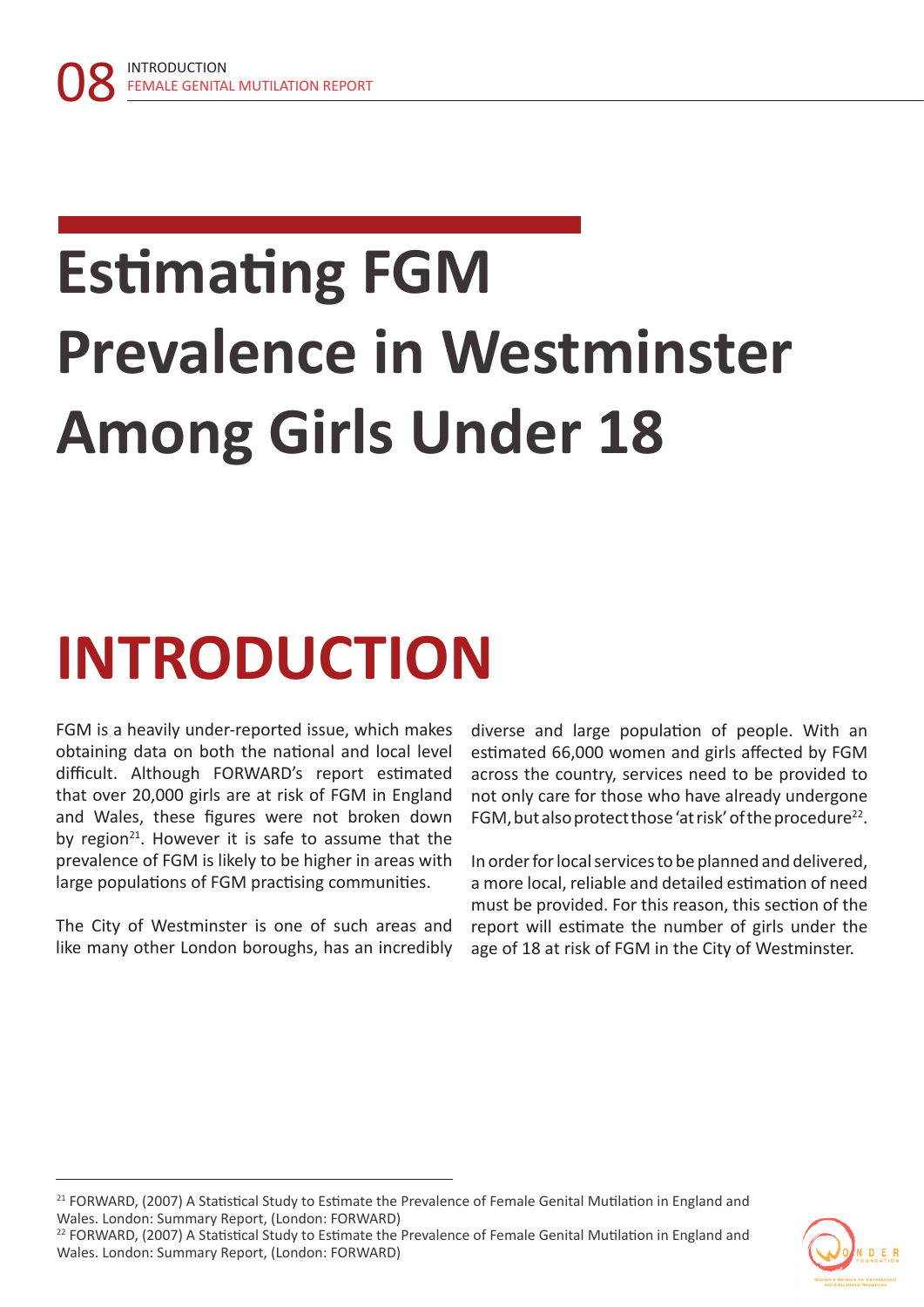### **METHODOLOGY**

#### **2.1 Chosen Methodology**

FORWARD's statistical study was the first systematic attempt to estimate FGM prevalence in England and Wales<sup>23</sup>. To estimate the number of females younger than 15 with or at risk of FGM, the report used the 2001 census to determine the number of girls under 15 born in a FGM practising country.

This was then tabulated with additional birth registration data on the birth of females born to mothers from FGM practising countries between 1993 and 2004 which gave a basic number of girls at risk in England and Wales. The magnitude of this risk was then assessed by placing the FGM practising countries from where these girls originate, into categories according their FGM prevalence rates. These categories ranged from universal risk (FGM prevalence rate over 85%) to low risk (FGM prevalence rate below 25%).<sup>24</sup>

This method used by FORWARD is however subject to several limitations:

1. The estimates base the probability of having FGM on country of origin data alone, as opposed to country of origin AND ethnicity data. Ethnicity is a more accurate proxy for determining FGM risk. (See section 2.2)

2. The estimates do not include girls who are born in

the UK, but have a background that suggests they are still at risk of FGM.

3. The estimates also do not consider the effects of migration on the practice of FGM.

To circumvent limitations 1 and 2, this report will employ the method used by Islington Council in their recent study of FGM prevalence among Islington schoolgirls.<sup>25</sup> This study will use data on the ethnicity of girls in Westminster as opposed to data on nationality/country of birth alone.26

This method produces a more accurate estimate, as leading research confirms that FGM is more deeply entwined with ethnic identity, than nationality.

The UK records at best, data on nationality of birth or parent's birth, but rarely records more specific and detailed data on ethnicity that would be pertinent to this discussion. Fortunately, school censuses record detailed information on languages spoken by pupils, which is an excellent indicator of ethnicity.

Language can effectively tell us what ethnic tribe or group a person is from. For this reason, this report will use language as a proxy to determine the ethnic group a child belongs to in order to more accurately calculate FGM prevalence and risk.

<sup>26</sup> Islington Council (2013) *Female Genital Mutilation (FGM) in Islington: A Statistical Study* (London: Islington Council)



<sup>23</sup> Equality Now, (2012) *Report of a research methodological workshop on estimation the prevalence of FGM in England and Wales* (London: Equality Now)

<sup>24</sup> FORWARD, (2007) *A Statistical Study to Estimate the Prevalence of Female Genital Mutilation in England and Wales Summary Report*, (London: FORWARD)

<sup>25</sup> Islington Council (2013) *Female Genital Mutilation (FGM) in Islington: A Statistical Study* (London: Islington Council)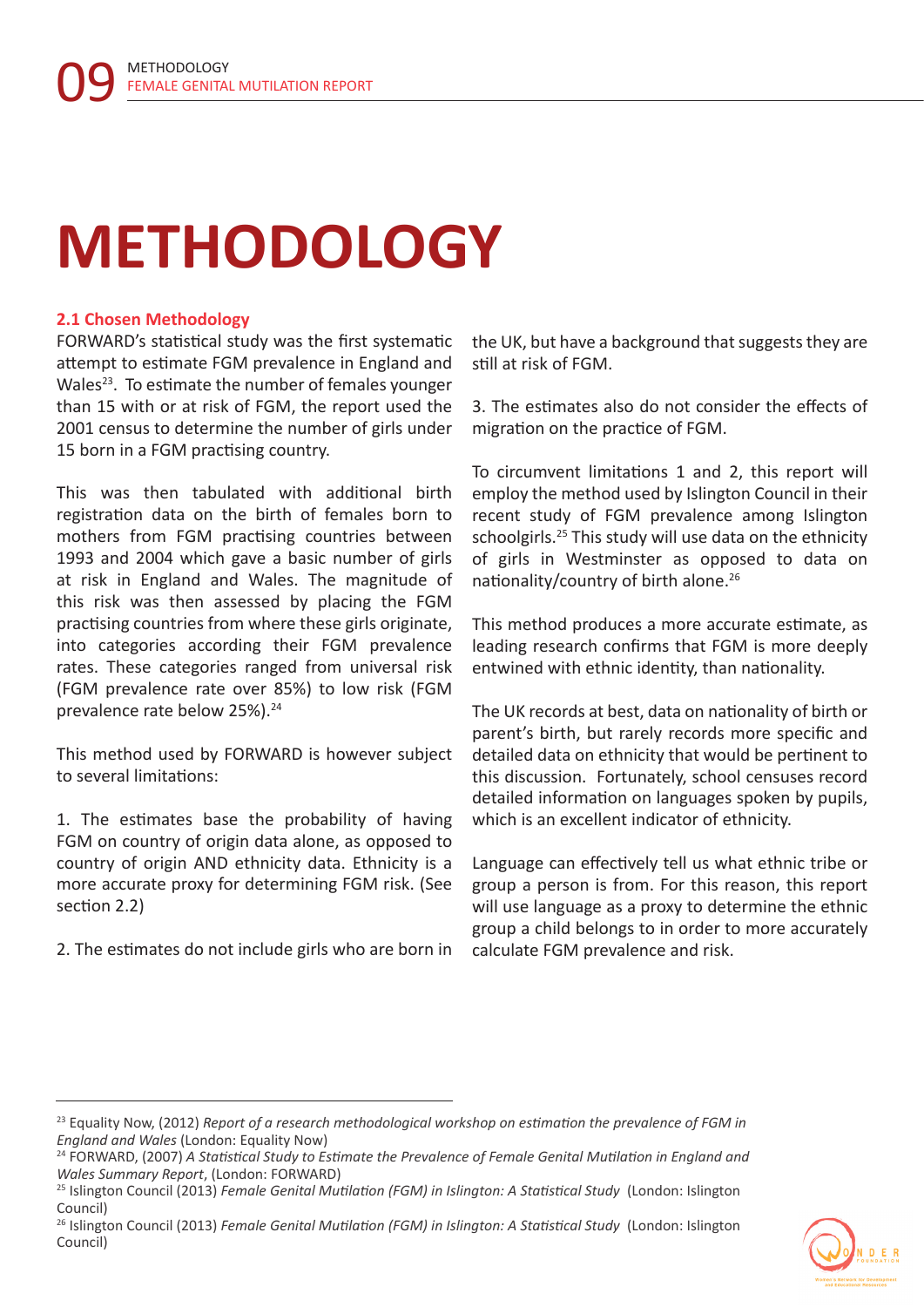#### **2.2 Comments on the Methodology**

1. Using language as an indicator of ethnic group allows for a more accurate estimation of those at risk. Country of origin data can sometimes be misleading and fail to show the variation in FGM practice within a country.

Nigeria's overall FGM prevalence rate is 26.9%. Within the country however, prevalence rates vary from 0.4%- 56.9 % across ethnic groups and tribes.

2. In comparison to the method used by FORWARD, using language data produces an estimate that includes at least some girls (those who speak their mother tongue at home) who have been born in the UK but come from an FGM practicing community. This assumption naturally relies upon the fact that use of a second language at home is unlikely for those not from this background.

3. Our data have been obtained from Westminster City Council and sourced from the January 2013 schools census making it more up to date and reliable than other studies based on data from the 2001 national census.

#### **2.3 Limitations**

1. Our methodology makes the assumption that national or ethnic prevalence rates can be translated into a UK context. However the proportion of Somali women in the UK is not the same as in Somalia, meaning that this statistic cannot simply be applied to the number of Somali women in the UK.

2. The fact that there is insufficient research on the effects of migration on FGM is still a significant limitation. This report uses ethnicity and country FGM prevalence rates to reach its estimates, but these could be different among immigrant communities who may be more educated, wealthier and therefore, less likely to continue the practice of FGM. There are studies to suggest the prevalence of FGM may be lower among communities who have immigrated to the West.<sup>27</sup>

3. As the data presented in this report is based on selfreporting of language and ethnicity, girls who have chosen not to report the language that they speak at home are not included in this estimate. Furthermore, girls who are privately or home educated, along with girls who are educated outside of Westminster are also not included.

4. The number of girls included in the report decreases with age, meaning that girls from older age groups 16-18 may be underrepresented in the final estimate.

<sup>&</sup>lt;sup>27</sup> Morison L, Dirir A, Elmi S, Warsame J and Dirir S (2004) 'How experiences and attitudes relating to female circumcision vary according to age on arrival in Britain: a study among young Somalis in London', *Ethnicity and Health,* Vol. 9, No. 1, pp.75–100

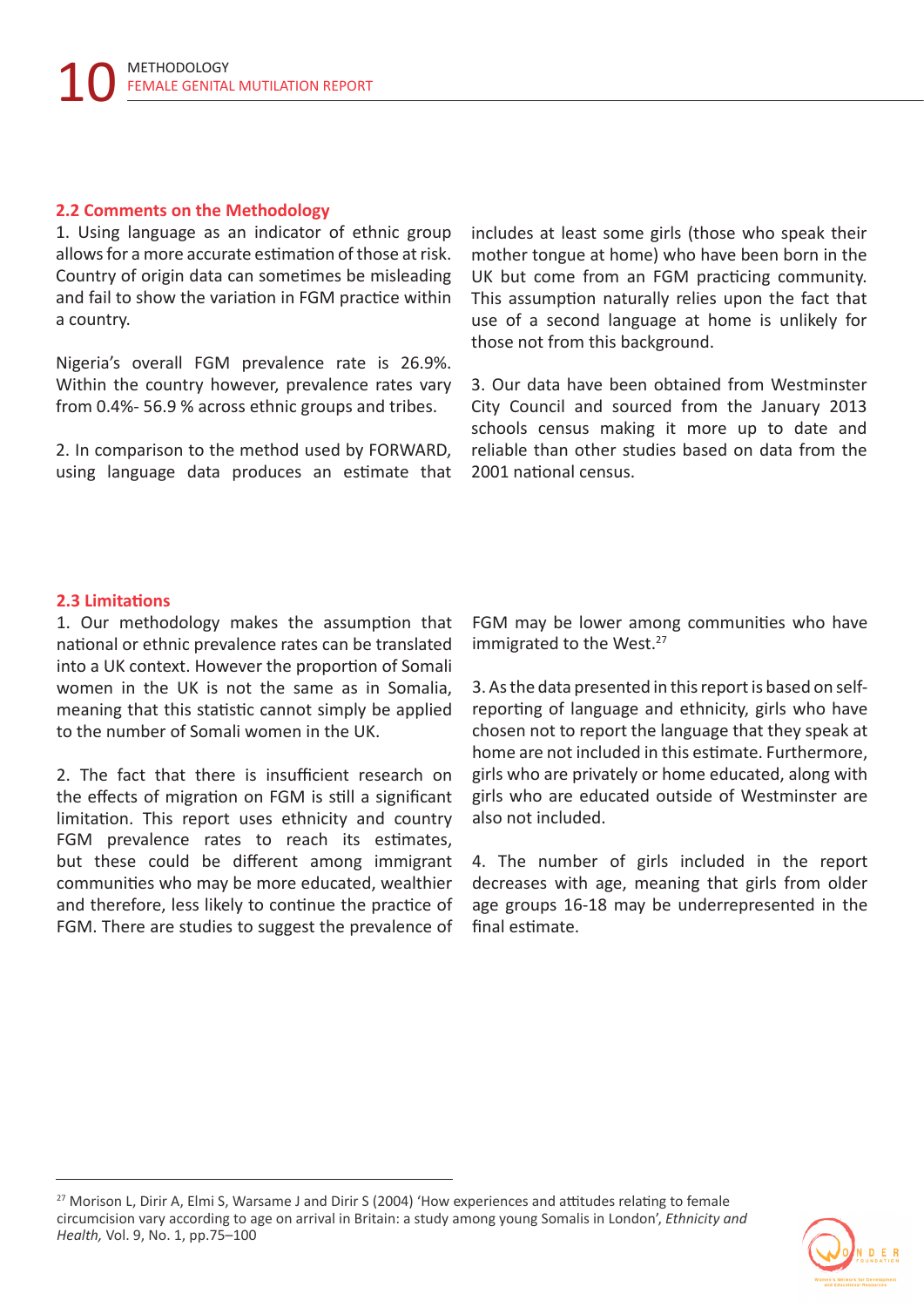#### **2.4 Steps**

1. Using data obtained from the World Health country around the world known/believed to practice Organisation, a table was produced listing every FGM and the FGM prevalence rate of that country.

|  |  | Table 3: List of FGM practising countries and their prevalence rates |  |
|--|--|----------------------------------------------------------------------|--|
|--|--|----------------------------------------------------------------------|--|

| <b>COUNTRY</b>                                                       | <b>YEAR</b> | <b>ESTIMATED PREVALENCE (%)</b> |
|----------------------------------------------------------------------|-------------|---------------------------------|
| <b>Benin</b>                                                         | 2006        | 12.9                            |
| <b>Burkina Faso</b>                                                  | 2006        | 72.5                            |
| Cameroon                                                             | 2004        | 1.4                             |
| Central African Republic                                             | 2008        | 25.7                            |
| Chad                                                                 | 2004        | 44.9                            |
| Cote d'Ivoire                                                        |             |                                 |
|                                                                      | 2006        | 36.4                            |
| Djibouti                                                             | 2006        | 93.1                            |
| Egypt                                                                | 2008        | 91.1                            |
| Eritrea                                                              | 2002        | 88.7                            |
| Ethiopia                                                             | 2005        | 74.3                            |
| Gambia                                                               | 2005/6      | 78.3                            |
| Ghana                                                                | 2006        | 3.8                             |
| Guinea                                                               | 2005        | 95.6                            |
| Guinea-Bissau                                                        | 2006        | 44.5                            |
| Kenya                                                                | 2008/9      | 27.1                            |
| Liberia                                                              | 2007        | 58.2                            |
| Mali                                                                 | 2006        | 85.2                            |
| Mauritania                                                           | 2007        | 72.2                            |
| Niger                                                                | 2006        | 2.2                             |
| Nigeria                                                              | 2008        | 29.6                            |
| Senegal                                                              | 2005        | 28.2                            |
| Sierra Leone                                                         | 2006        | 94                              |
| Somalia                                                              | 2006        | 94                              |
| Sudan, northern (approximately 80%<br>of total in population survey) | 2000        | 90                              |
| <b>Togo</b>                                                          | 2006        | 5.8                             |
| Uganda                                                               | 2006        | 0.8                             |
| United Republic of Tanzania                                          | 2004        | 14.6                            |
| Yemen                                                                | 2003        | 38.2                            |

Highlighted are the countries where we have established that girls at schools in Westminster have cultural backgrounds, based on the provenance of their stated mother tongue.

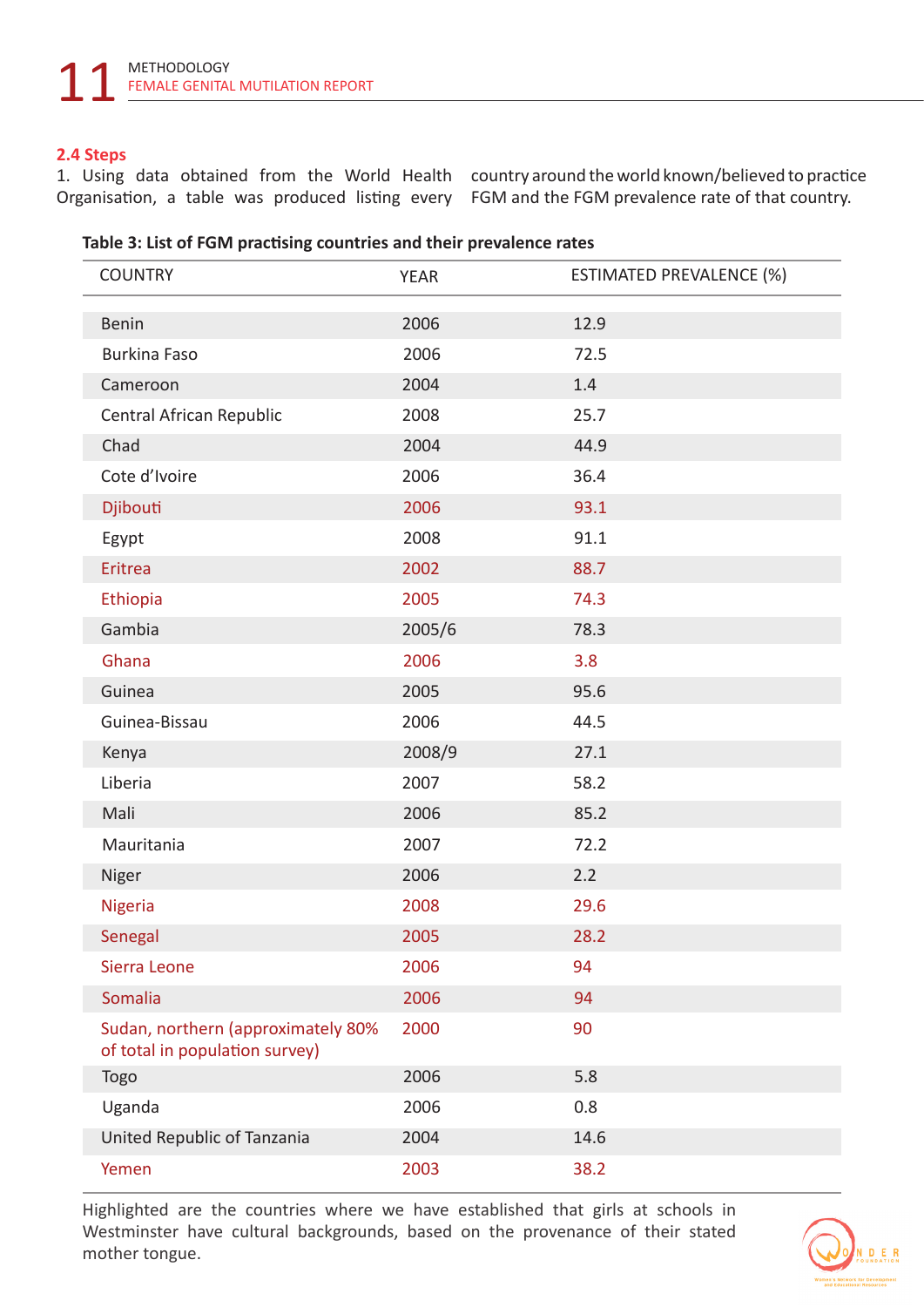2. To determine the number of girls at risk in Westminster, we obtained a list of all the languages spoken by girls at Westminster schools from Westminster City Council. The list was combined

with the prevalence rates for FGM practising ethnic groups (where available/ necessary) and used to form the table below.

| LANGUAGE            | <b>COUNTRY / REGION</b>                                     | NO OF<br><b>PUPILS</b> | $\%$ | PREVALENCE RATE<br>(BY ETHNIC GROUP %) |
|---------------------|-------------------------------------------------------------|------------------------|------|----------------------------------------|
| Somali              | Somalia                                                     | 225                    | 2.1  | 97.9                                   |
| Arabic (Iraq)       | Iraq                                                        | 133                    | 1.2  | $\mathsf{N}$                           |
| Urdu                | Pakistan                                                    | 80                     | 0.7  | ${\sf N}$                              |
| Yoruba              | South West Nigeria                                          | 67                     | 0.6  | 56.9                                   |
| Pashto / Pakhto     | Afghanistan / Pakistan                                      | 49                     | 0.4  | ${\sf N}$                              |
| <b>Tigrinya</b>     | Eritrea                                                     | 48                     | 0.4  | 88.7                                   |
| Amharic             | Ethopia                                                     | 47                     | 0.4  | 74.3                                   |
| Arabic (Sudan)      | Sudan                                                       | 41                     | 0.4  | 90                                     |
| Akan / Twi-Fante    | Ghana                                                       | 16                     | 0.1  | 3.8                                    |
| Arabic (Yemen)      | Yemen                                                       | 15                     | 0.1  | 38.2                                   |
| Krio                | Sierra Leone                                                | 11                     | 0.1  | 94                                     |
| Swahili (any other) | Congo*                                                      | 11                     | 0.1  | 5                                      |
| Kurdish (any other) | Turkey / Iran /Iraq                                         | $\overline{7}$         | 0.1  | 72.7                                   |
| Akan (Twi / Asante) | Ghana                                                       | 5                      | 0.0  | 3.8                                    |
| Akan (Fante)        | Ghana                                                       | 3                      | 0.0  | 3.8                                    |
| Hausa               | Northern Nigeria                                            | 3                      | 0.0  | 0.4                                    |
| Edo / Bini          | Edo State, Nigeria                                          | $\overline{2}$         | 0.0  | 34.7                                   |
| Wolof               | Senegal                                                     | $\overline{2}$         | 0.0  | 28.2                                   |
| Oromo               | Ethiopia                                                    | $\overline{2}$         | 0.0  | 74.3                                   |
| Afar - Saho         | <b>Djibouti</b>                                             | $\mathbf{1}$           | 0.0  | 93.1                                   |
| Ebira               | Kwara state, Nigeria                                        | $\mathbf{1}$           | 0.0  | 9.6                                    |
| Efik - Ibibio       | Akwa Ibom State and<br>Cross River State,<br><b>Nigeria</b> | $\mathbf{1}$           | 0.0  | 34.7                                   |

**Table 4: A list of the number of Westminster schoolgirls speaking a particular language, the country/ region where the language is spoken and the FGM prevalence rates for associated ethnicities**

N= Not Know (these are countries where FGM has been documented but there is no data available \*Ethnicity data obtained from Westminster City Council shows that all Swahili speaking girls are from the Democratic Republic of Congo

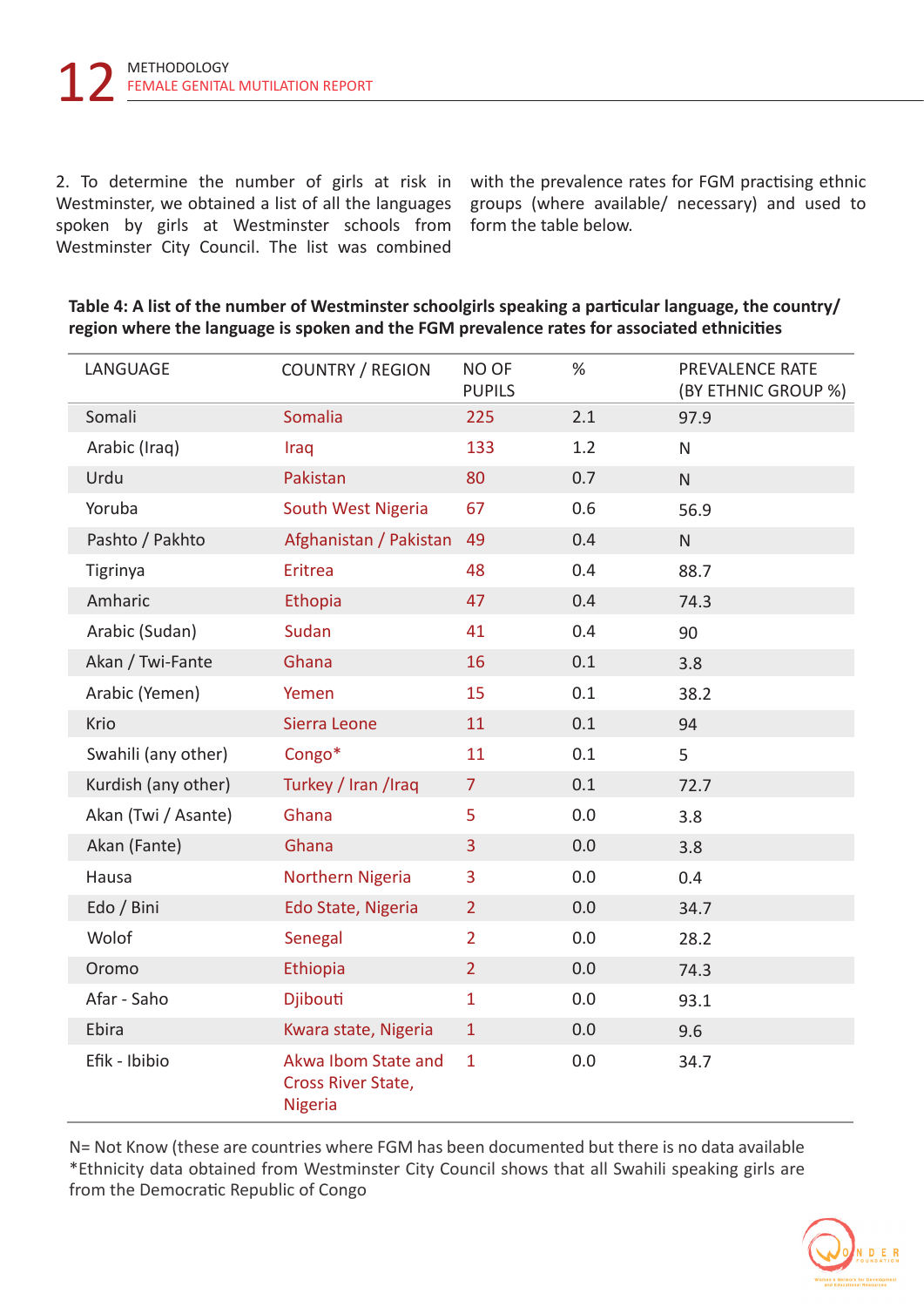3. The data was then put into categories according prevalence rate of over 85% and the lowest category, to level of prevalence, with the highest category containing languages with an associated FGM

a rate below 25%.

| <b>CATEGORY</b>                  | LANGUAGE         |  |
|----------------------------------|------------------|--|
| 1 Universal Prevalence (85-100%) | Somali           |  |
|                                  | Tigrinya         |  |
|                                  | Arabic (Sudan)   |  |
|                                  | Krio             |  |
|                                  | Afar - Saho      |  |
| 2 High Prevalence (75-84%)       | Amharic          |  |
|                                  | Oromo            |  |
| 3 Medium Prevalence (25-74%)     | Arabic (Yemen)   |  |
|                                  | Kurdish          |  |
|                                  | Edo / Bini       |  |
|                                  | Wolof            |  |
|                                  | Yoruba           |  |
|                                  | Efik - Ibibio    |  |
| 4 Low Prevalence (Under 25%)     | Akan Twi - Fante |  |
|                                  | Akan Twi Asante  |  |
|                                  | Akan Fante       |  |
|                                  | Swahili          |  |
|                                  | Hausa            |  |
|                                  | Ebira            |  |
| N Prevalence Unknown             | Arabic (Iraq)    |  |
|                                  | Urdu             |  |
|                                  | Pashto / Pahkto  |  |

\*All data used in the study is anonymous.

4. Table 4 and 5 were then combined to produce the graphs below which display the number of girls at risk of FGM in each prevalence category.

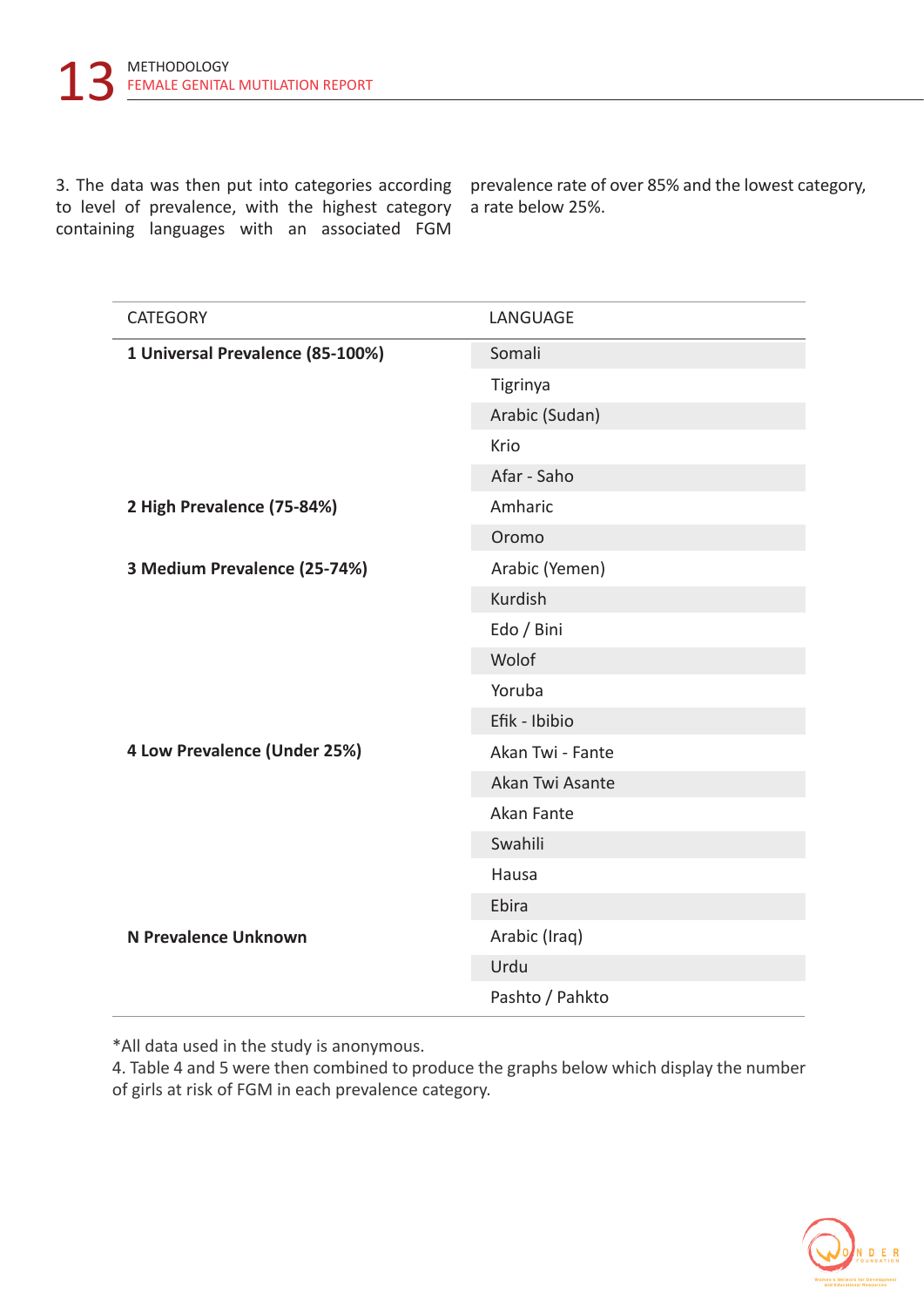### **RESULTS**



#### **Chart A - Number of girls in each FGM prevalence category**

As the chart above illustrates, the majority of girls are in the highest risk category. This suggests that they come from a country that has a FGM prevalence rate of over 85%. The second largest category is category N where FGM prevalence is unknown.

Charts B – F show a breakdown of the languages in each FGM prevalence category.

#### **Chart B - Category 1: Universal Prevalence (85-100%)**



Chart B shows that Somali speakers make up a very large majority of those in the highest risk category, where the FGM prevalence rate in country of origin is classed as universal.

Also at high risk are Tigrinya-speaking girls from Eritrea, Sudanese girls, as well as Krio and Afar- Sahospeaking girls from Sierra Leone and Djibouti respectively.

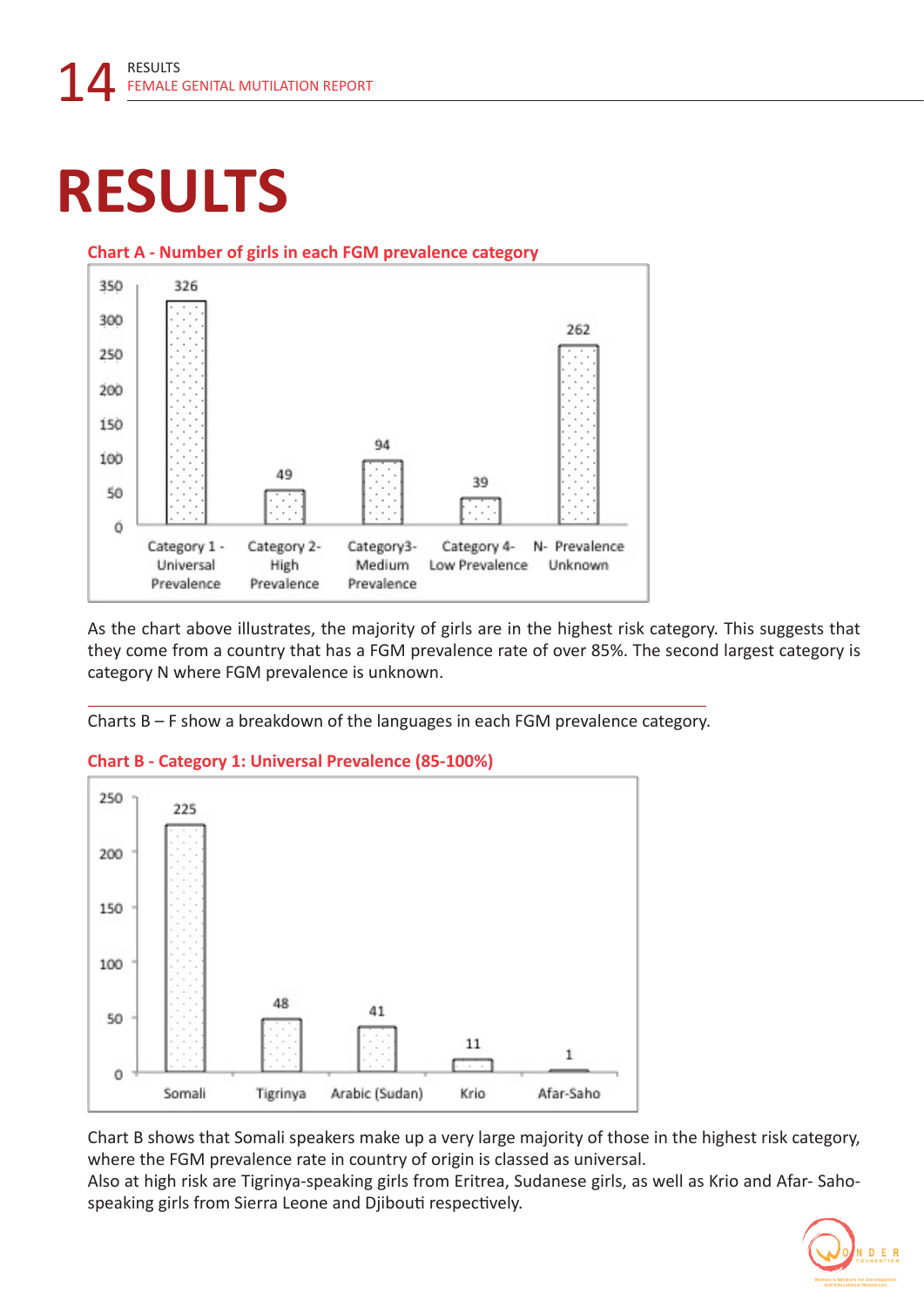

#### **Chart C - Category 2: High Prevalence (75-84%)**

Only two of the languages spoken by Westminster schoolgirls fall into category 2 (High Prevalence 75- 84%), both of which are spoken in Ethiopia which has a FGM prevalence rate of 74.3%.



#### **Chart D - Category 3: Medium Prevalence (25-74%)**

In chart D we see that Yoruba is the most spoken language in category 3 and it is also the fourth most spoken language among Westminster schoolgirls. It is also worth noting that the second and third most spoken languages in this group are non-African languages Arabic and Kurdish.

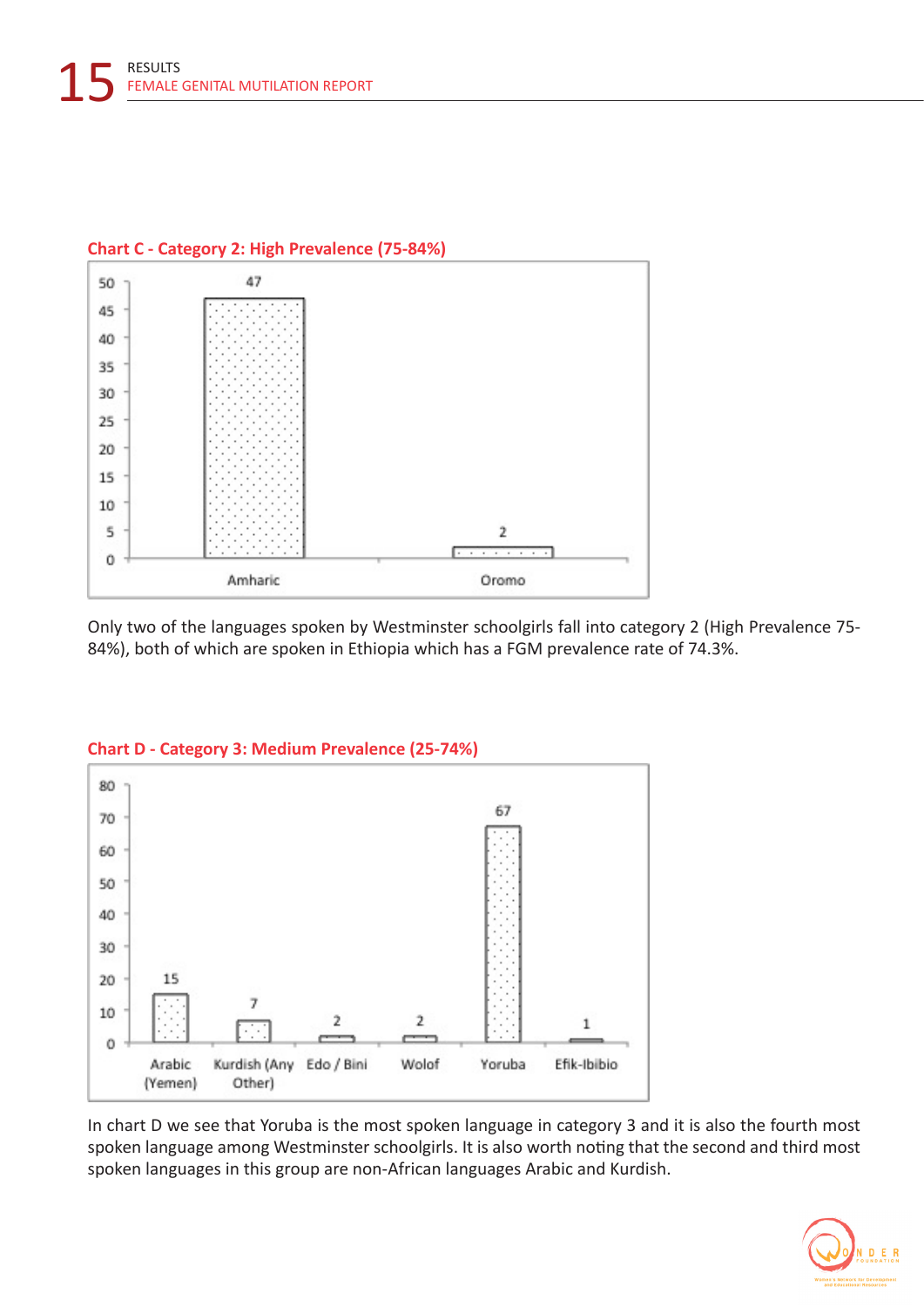

Chart E is mainly comprised of languages either spoken in Ghana or Nigeria, with the exception of Swahili. Girls who speak these languages are at a lower risk of FGM.



Chart F, the second largest category, displays the language breakdown of languages associated with countries where FGM has been reported, but no prevalence rate has been produced. The most spoken language in this category is Iraqi Arabic, which is the second most spoken language among Westminster schoolgirls.

#### **Chart F- Category N: Prevalence Not Known.**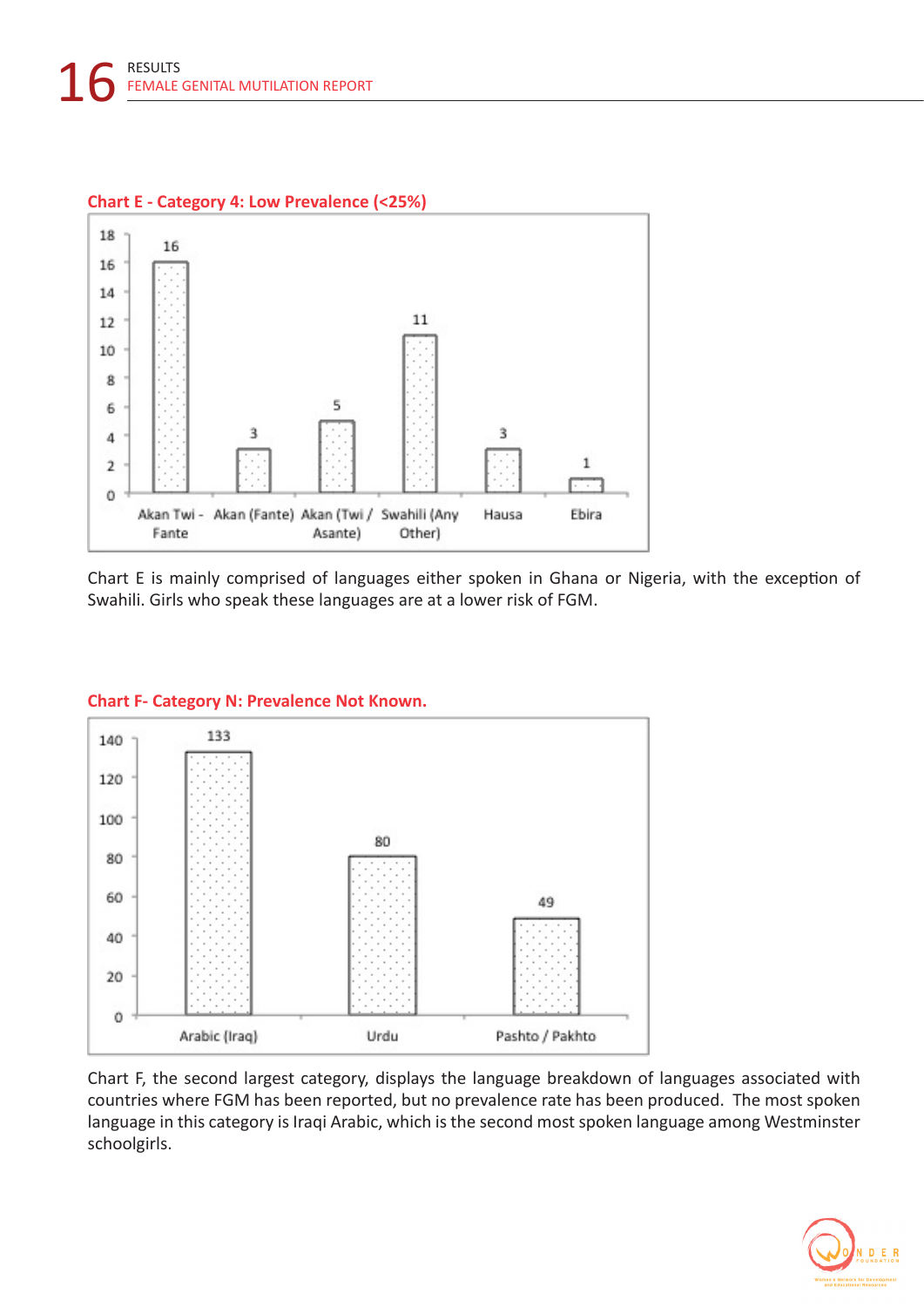# **CONCLUSIONS**

- The results of this study indicate that 770 girls aged 3-18 studying in Westminster schools are at risk of becoming, or are already, victims of FGM. As previously mentioned, this number is likely to be an underestimate as the data is reliant on self-reporting of language spoken at home. It does not include girls who study outside of the borough or those who are privately educated.

- The total number of girls in Westminster schools is 10,942. The 770 girls identified as being at risk make up 7% of this number. 326 of these girls are in category 1 and are at the highest risk of FGM; they make up 3% of all girls who study in a Westminster state school.

- The results also find that Somali speaking girls with a total of 225 speakers constitute the highest number of those at risk. Somalia has the world's highest FGM prevalence rate of 97.9%, so these girls are the most likely to have undergone/undergo FGM.

- The largest group of girls with the highest risk are those who speak Somali. Other ethnicities that are also at risk include girls from Eritrea, Ethiopia, Djibouti, Sudan, Nigeria, Ghana and Sierra Leone.

- The second largest group of girls at risk of FGM, equating to 17% of those at risk, are girls who speak Iraqi Arabic e.g. Iraqis of Arab background as opposed to Iraqi Kurds. FGM has been documented in Iraq but reports note that there is no reliable estimate of prevalence.

- There are also no reliable estimations of prevalence for Pashto and Urdu speakers in Afghanistan and Pakistan. Consequently, when combined with Iraqi Arabs (i.e. category N) it can be seen that 34% of those at risk in Westminster come from countries where prevalence is unknown, making policy decisions to address this difficult.

- It must be noted further that it is important that other organisations and governmental bodies working on FGM do not overlook these non-African groups, especially with regards to identifying those at risk or FGM awareness raising campaigns/ activities.

As previously noted, the data presented in this report is based on self-reporting of language and ethnicity and therefore is likely to be an underestimate. Not included in this estimate are girls who have chosen not to report the language that they speak at home and girls who are privately educated, homeschooled, or resident in Westminster but studying in state schools elsewhere.

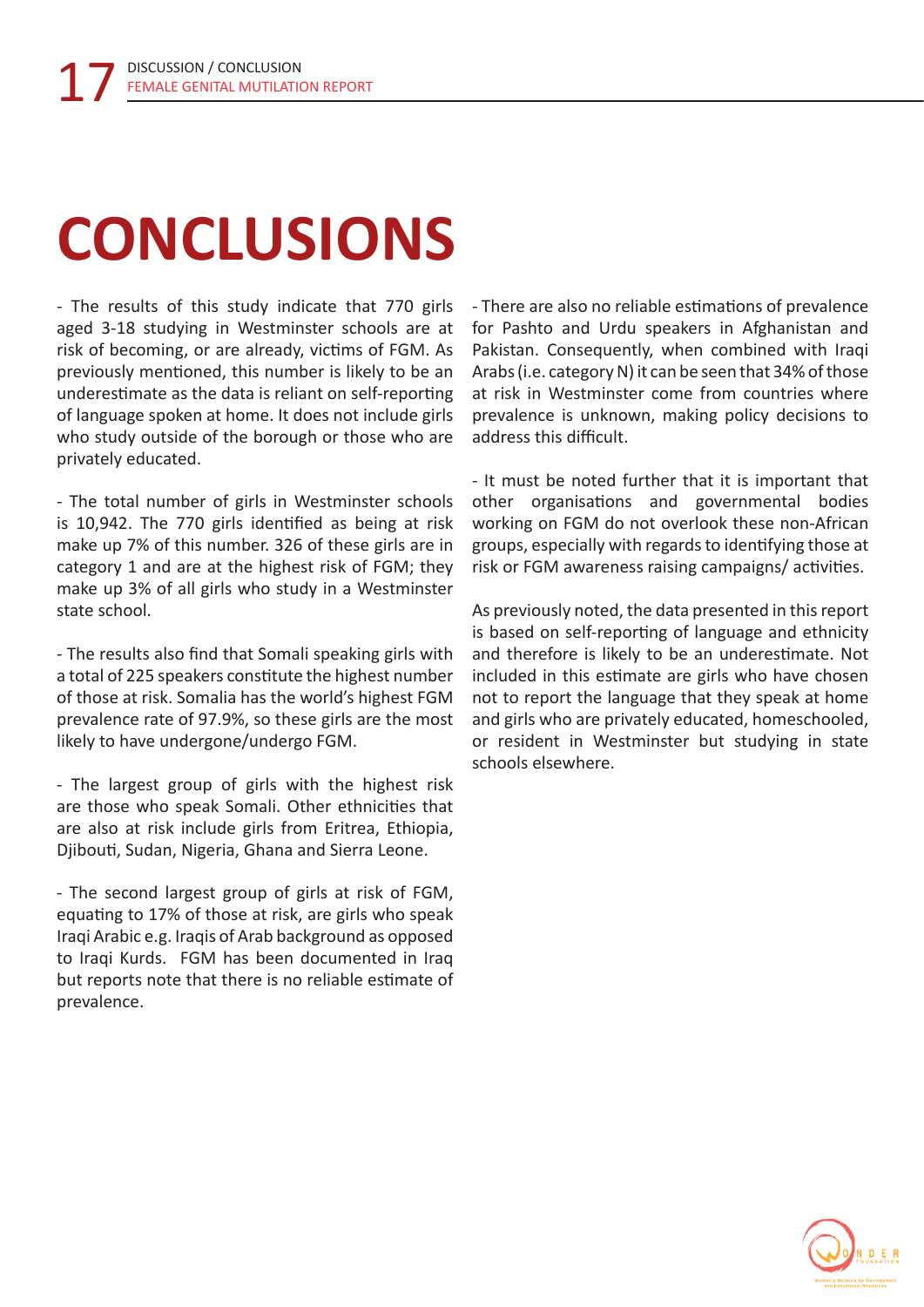## **RECOMMENDATIONS and FINAL COMMENTS**

The WONDER Foundation strongly believes that, whilst it is evident that Westminster City Council has made a commitment to providing services to FGM victims, there is still plenty more to be done to protect and support women. As we have established 7% of girls at Westminster state schools are at some risk of FGM with 3% in the highest risk category. Even if we only look at the highest risk category, this 3% totals over 230 girls. Whilst this number is lower than in other London boroughs, no girl in London should be subjected to FGM.

This risk level, whilst lower than some other London boroughs, suggests that that there is a significant population of women living with the consequences of FGM in the City of Westminster.

As we have discussed, the data that we have been able to access only allows us to make an informed estimate. However we believe that these figures provide us with a clear enough understanding to make recommendations for future work to end FGM in Westminster and to suggest areas for muchneeded further research.

We invite constructive criticism of our methodology as we hope that it can be used as a tool to estimate FGM risk within other areas of the UK.

#### **Recommendations**

1. Anyone seeking to develop initiatives to prevent FGM and support those living with its consequences in the City of Westminster needs to gain a clear understanding of FGM from affected communities. These groups need to be enabled to come up with solutions to FGM. This will be most effective when consultation engages broadly with affected people and not simply with the loudest voices.

a. More work needs to be done to find ways where women and girls at risk of FGM or who have been cut, can be identified and offered support. However, we are very conscious that if this is done in an insensitive way, women with FGM may feel targeted and stigmatised, as could children in the classroom from affected communities. A balance needs to be struck between awareness of FGM that leads to the eradication of the practice and the type of awareness that can lead young people to feel stigmatised and could reinforce current prejudices against communities where FGM is practised.

b. Efforts need to be made to better understand the levels of FGM practice in Middle-Eastern communities.

c. More needs to be done to train frontline healthcare professionals and teachers who regularly come into contact with at-risk young women and girls or their families on how to support these women and girls in a sensitive way. Co-producing training and practice with affected communities, so that it is effective, is essential.

d. Campaigns against FGM should be made in conjunction with local communities. This is both an effective use of funds, as it ensures that materials reach their desired audience, but is also an effective exercise in community awareness in and of itself.

2. WONDER recommends that the limited funds dedicated to FGM prevention and support would be better spent in working with communities to address FGM from within. Promoting prosecutions could push the practice of FGM further underground in communities where people already feel marginalised by the establishment.